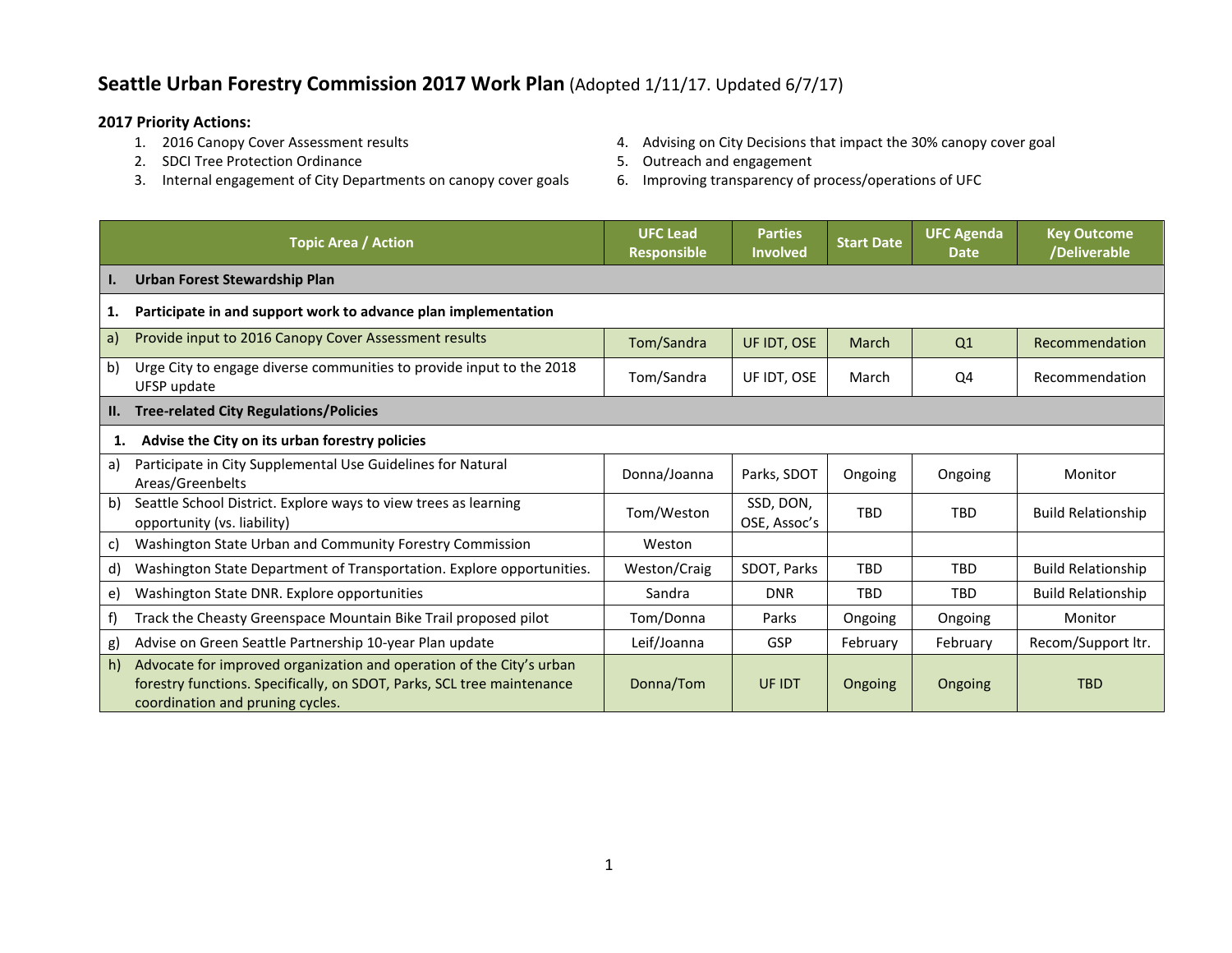|    | <b>Topic Area / Action</b>                                                                                                                                                                                                                  | <b>UFC Lead</b><br><b>Responsible</b> | <b>Parties</b><br>Involved   | <b>Start Date</b> | <b>UFC Agenda</b><br><b>Date</b> | <b>Key Outcome</b><br>/Deliverable          |
|----|---------------------------------------------------------------------------------------------------------------------------------------------------------------------------------------------------------------------------------------------|---------------------------------------|------------------------------|-------------------|----------------------------------|---------------------------------------------|
| 2. | <b>Advise SDCI on Proposed Tree Regulations</b>                                                                                                                                                                                             |                                       |                              |                   |                                  |                                             |
| a) | Weigh in on the results of the Tree Regulations Research Project                                                                                                                                                                            | Tom/Steve                             | SDCI/OSE                     | April             | April                            | Recommendation                              |
| b) | Develop UFC principles and priorities for future, revised tree ordinance                                                                                                                                                                    | Steve/Tom                             | SDCI/OPCD                    | October           | November                         | <b>Position Paper</b>                       |
| c) | Discuss with Council representative encouraging allocation of staff time<br>and start of a new private parcel tree ordinance                                                                                                                | Leif/Andrew                           | SDCI/OPCD                    | Ongoing           | Ongoing                          | Recommendation                              |
| d) | Develop recommendations for revising Director's rules (including 20-<br>2005, 11-2007, 16-2008 and other as applicable) to clarify the<br>interpretation of the existing tree protection ordinance (Driven by SDCI's<br>ordinance timeline) | Tom/Andrew                            | UF IDT,<br>SDCI/OPCD,<br>OSE | Ongoing           | Ongoing                          | Recommendation                              |
| e) | Formalize recommendations for code enforcement of existing SDCI tree<br>ordinance                                                                                                                                                           | Weston/Steve                          | SDCI/OPCD                    | Ongoing           | Ongoing                          | Recommendation                              |
| Ш. | <b>Outreach and Engagement</b>                                                                                                                                                                                                              |                                       |                              |                   |                                  |                                             |
| 1. | <b>City Council and Mayor's Office interaction</b>                                                                                                                                                                                          |                                       |                              |                   |                                  |                                             |
| a) | Present 2016 Annual Report and 2017 work plan to Council and Mayor                                                                                                                                                                          | Tom/Sandra/<br><b>Others</b>          | CC, OSE                      | Q1                | Q1                               | Presentation                                |
| b) | Hold quarterly meetings with Council and Mayor's Office                                                                                                                                                                                     | Tom/Steve/<br>Sandra                  | CC, OSE                      | Ongoing           | Ongoing                          | <b>Build relationships</b>                  |
| C) | Plan urban forestry outreach and engagement and attend events such as<br>Arbor Day, Green Seattle Day, and Trees for Seattle events                                                                                                         | Tom/Sandra                            | UF IDT                       | Ongoing           | Ongoing                          | Presentation,<br>Activity,<br>Participation |
| 2. | <b>Conduct Internal Engagement</b>                                                                                                                                                                                                          |                                       |                              |                   |                                  |                                             |
| a) | Develop annual calendar for invited speakers, guests, topics, and tours<br>(particularly invite industrial groups, SSD, WSDOT to visit with UFC)                                                                                            | Tom/All                               | UF IDT                       | January           | Ongoing                          | Discussion                                  |
| b) | Introduce the UFC at commission meetings (Planning, Design,<br>Pedestrian, Bike, Parks, MPD Oversight Committee); Neighborhood<br>Council meetings; and public meetings                                                                     | Tom/Sandra/UFC                        | <b>OSE</b>                   | Ongoing           | Ongoing                          | UFC promotion and<br>coordination           |
| c) | Meet with SDCI's Design Review Board lead to discuss improvement on<br>neighborhood DRB's review of retained trees and viable new tree space<br>allocation                                                                                  | Steve/Erik                            | <b>SDCI</b>                  | <b>TBD</b>        | <b>TBD</b>                       | Recommendation                              |
| d) | Review outreach efforts and create strategy to explore tree planting in<br>industrial areas                                                                                                                                                 | Steve/                                | <b>OSE</b>                   | May               | July                             | Recommendation                              |
| 3. | Align Urban Forest IDT and Urban Forestry Commission's work plan                                                                                                                                                                            |                                       |                              |                   |                                  |                                             |
| a) | Hold annual joint UFC/UF IDT meeting                                                                                                                                                                                                        | Tom/Sandra                            | OSE                          | Q <sub>2</sub>    | Q <sub>2</sub>                   | Workshop                                    |
| b) | Attend an IDT meeting                                                                                                                                                                                                                       | Tom/Andrew                            | <b>OSE</b>                   | Q <sub>2</sub>    | Q <sub>2</sub>                   | Coordination                                |